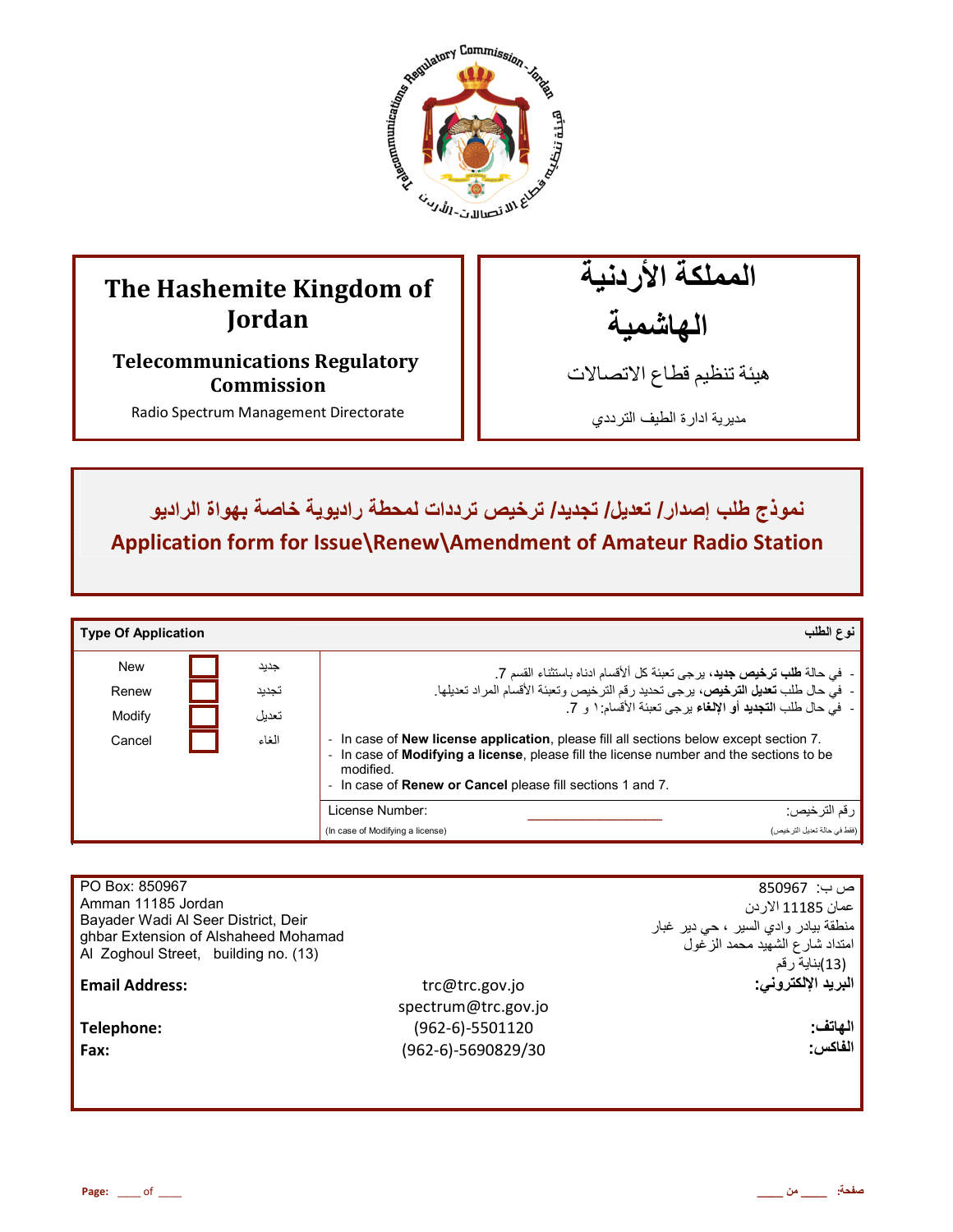

## دائرة إدارة الطيف الترد*دي* **Radio Spectrum Management Department**

## نموذج طلب إصدا*ر | تعديل| تجديد| تر*خيص ترددات لمحطة راديوية خاصة بهواة الراديو

 **Application form for Issue\Renew\Amendment of Amateur Radio Station**

رم رf دم اط\*ب: **\_\_\_\_\_\_\_\_\_\_\_\_\_\_\_\_\_\_\_\_\_\_** :number Reference Applicant

| I1.<br>Administrative Information (to be filled by Applicant)                                                                                                                                                                                                                                                                    |                                            |                                                                                                                                                                                                         |                   | معلومات ادارية (تعبأ من قِبل مُقدم الطلب) |  |                |
|----------------------------------------------------------------------------------------------------------------------------------------------------------------------------------------------------------------------------------------------------------------------------------------------------------------------------------|--------------------------------------------|---------------------------------------------------------------------------------------------------------------------------------------------------------------------------------------------------------|-------------------|-------------------------------------------|--|----------------|
| 1.1                                                                                                                                                                                                                                                                                                                              | اسم المرخص له / Licensee Name              |                                                                                                                                                                                                         |                   |                                           |  |                |
| 1.2                                                                                                                                                                                                                                                                                                                              | ر مز المستخدم / User ID<br>your User ID) / | (Fill "Applicant Identification form", in case you are a new applicant or you do not have<br>(الرجاء تعبئة "طلب تحديد هوية مقدم الطلب " في حال كنت تقدم طلب لأول مرة أو لا تعرف ر مز المستخدم الخاص بك) |                   |                                           |  |                |
| 1.3                                                                                                                                                                                                                                                                                                                              |                                            | الشخص المخول بالتوقيع / Authorized Person                                                                                                                                                               |                   |                                           |  |                |
| 1.4                                                                                                                                                                                                                                                                                                                              | المسؤل التقني / Technical Contact          |                                                                                                                                                                                                         |                   |                                           |  |                |
| أتعهد بأن المعلومات المذكورة في هذا الطلب وأيّ معلومات أخرى مرفقة به، هي معلومات صحيحة. كما أنني أتعهد بأنني اطلعت على جميع القوانين والقرارات<br>والشروط المنظمة للترخيص الراديوي والتي يجب على الإلتزام بها لحين صدور هذا الترخيص.                                                                                             |                                            |                                                                                                                                                                                                         |                   |                                           |  |                |
| I certify that the information on this form and any other information given in support of this application are correct. I also certify that I<br>have read the TRC Regulations and the licensing terms and conditions Specified by the TRC which I shall abide by throughout the<br>process until issuance of the radio license. |                                            |                                                                                                                                                                                                         |                   |                                           |  |                |
|                                                                                                                                                                                                                                                                                                                                  |                                            |                                                                                                                                                                                                         |                   |                                           |  |                |
|                                                                                                                                                                                                                                                                                                                                  | Date Of Submission:                        |                                                                                                                                                                                                         | تاريخ تقديم الطلب | Signature/Seal:                           |  | النو فيع/الخنم |
|                                                                                                                                                                                                                                                                                                                                  |                                            | dd / mm / yyyy                                                                                                                                                                                          |                   |                                           |  |                |

| 2.<br>For Administrative use Only |                              |                                                    |                                  | للاستخدام الادار ي <u>فقط</u> |          |  |
|-----------------------------------|------------------------------|----------------------------------------------------|----------------------------------|-------------------------------|----------|--|
| 2.1                               | المرجع /TRC Reference Number |                                                    |                                  |                               |          |  |
| 2.2                               |                              | Name of TRC Employee who received the application/ | إسم موظف الهيئة الذي استلم الطلب |                               |          |  |
| Date of Application<br>receipt:   |                              | dd / mm / yyyy                                     | تاريخ استلام الطلب               | Signature:                    | التوقيع: |  |

| 3. System Information |                                                 | معلومات النظام |
|-----------------------|-------------------------------------------------|----------------|
| $\vert$ 3.1           | $^{\prime}$ Call sign / حلامة النداء $^{\star}$ |                |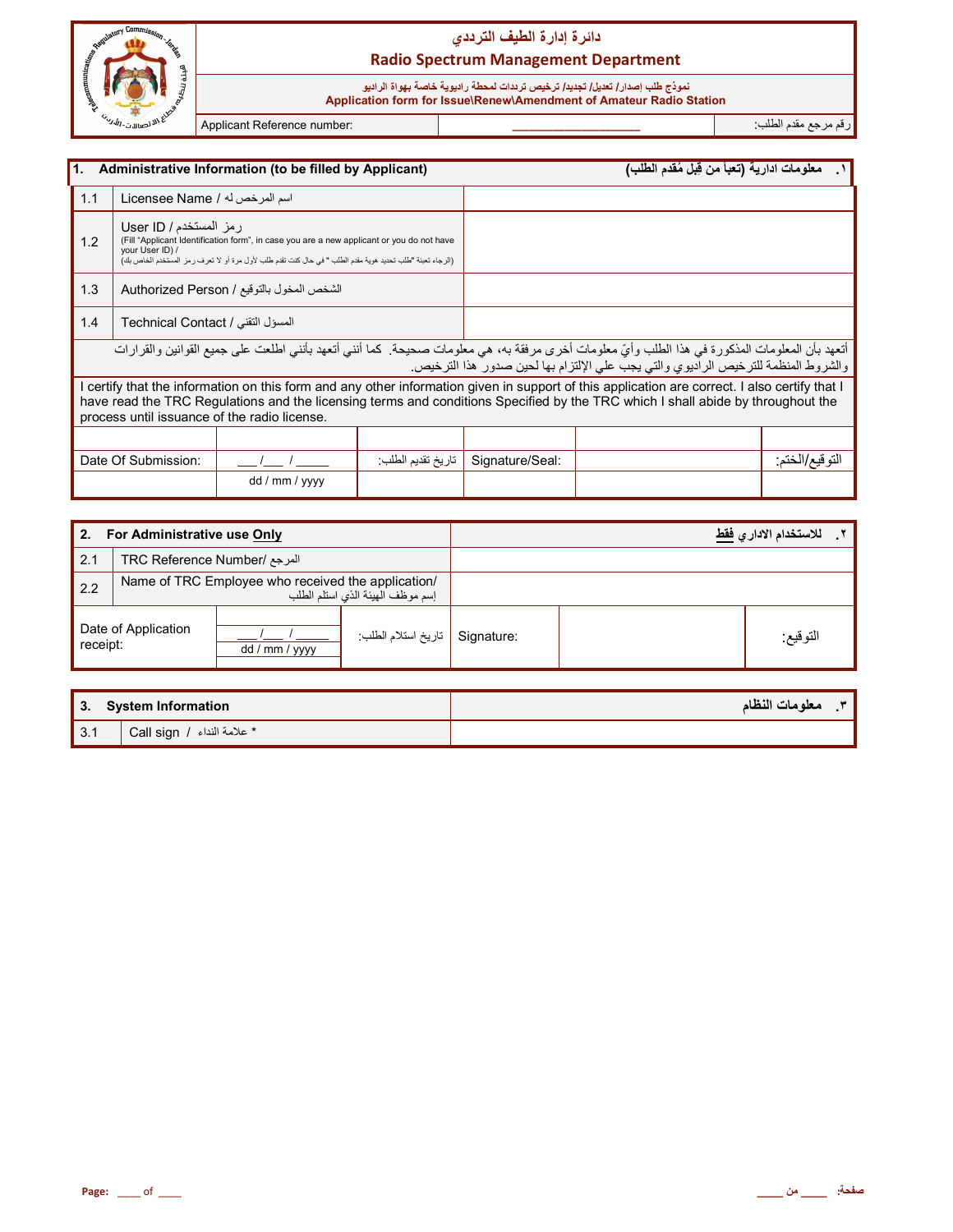

#### Remarks:

- In case of more than one equipment, please fill this page  $\overline{a}$ using one sheet for each equipment.
- In case Type of Equipment = Mobile or handheld, all places
- - في حاله وجود انتز من جهاز واحد، يزجى منء هذه الصنعمة باستخدام و<br>واحدة لكل جهاز .<br>في حال طبيعة الجهاز = متحرك أو يدوي، جميع الاماكن داخل المملكة<br>مسموح بزيارتها
- in the kingdom are allowed to be visited

| 14. | <b>Equipment details</b>                                      |                                     |        | تفاصيل الأجهزة                                    | $\cdot$ $\epsilon$ |
|-----|---------------------------------------------------------------|-------------------------------------|--------|---------------------------------------------------|--------------------|
| 4.1 | الشركة المصنِّعة / Manufacturer                               |                                     |        |                                                   |                    |
| 4.2 | الطراز / Model ا                                              |                                     |        |                                                   |                    |
| 4.3 | Frequency range (MHz) / نطاق التردد /                         |                                     |        |                                                   |                    |
| 4.4 | الحد الأقصىي لقوة / Max. Transmitting Power [dBW]<br>الار سال |                                     |        |                                                   |                    |
| 4.5 | طبيعة الجهاز / Type of Equipment                              | ثابت <mark>ا</mark><br><b>Fixed</b> | Mobile | يدوي <mark> </mark> Handheld متحرك <mark> </mark> |                    |
| 4.6 | العدد / Quantity                                              |                                     |        |                                                   |                    |
| 4.7 | الرقم التسلسلي (اذا توفر) / Serial Number (if available)      |                                     |        |                                                   |                    |

| 5.  | <b>Geographical information</b>               | المعلومات الجغرافية<br>$\cdot$        |
|-----|-----------------------------------------------|---------------------------------------|
|     | (fill only in case Type of Equipment = Fixed) | (تعبأ فقط في حال طبيعة الجهاز = ثابت) |
| 5.1 | اسم الموقع / Site name                        |                                       |
| 5.2 | رمز الموقع / Site code                        |                                       |
| 5.3 | عنوان المحطة / Station Address                |                                       |
| 5.4 | خط الطول / Longitude                          | F<br>Min.<br>Deg.<br>Sec.             |
| 5.5 | خط العرض / Latitude                           | N<br>Deg.<br>Min.<br>Sec.             |

| l 6.<br>Antenna details |                                                                                                                               |                           | ٦. تفاصيل المهوائيات                     |
|-------------------------|-------------------------------------------------------------------------------------------------------------------------------|---------------------------|------------------------------------------|
| 6.1                     | * الشركة المصنعة / Manufacturer                                                                                               |                           |                                          |
| 6.2                     | * الطراز / Model                                                                                                              |                           |                                          |
| 6.3                     | * كسب الهوائي / Antenna gain (dBd)                                                                                            |                           |                                          |
| 6.4                     | الإستقطاب / Polarization                                                                                                      | أفقى/ H - Horizontal      | مدموج /M - Mixed<br>عامودي /V – Vertical |
| 6.5                     | الإتجاهية / Directivity                                                                                                       | Omni                      | Directional                              |
| 6.6                     | Antenna Height above the mast base (m) / ارتفاع الهوائي / Antenna Height above the mast base<br>عن قاعدة البرج أو العامود (م) |                           |                                          |
| 6.7                     | كيفية تثبيت الهوائي / Antenna Mounting type                                                                                   | Green Field<br>Wall Mount | Rooftop<br>Indoor Solution               |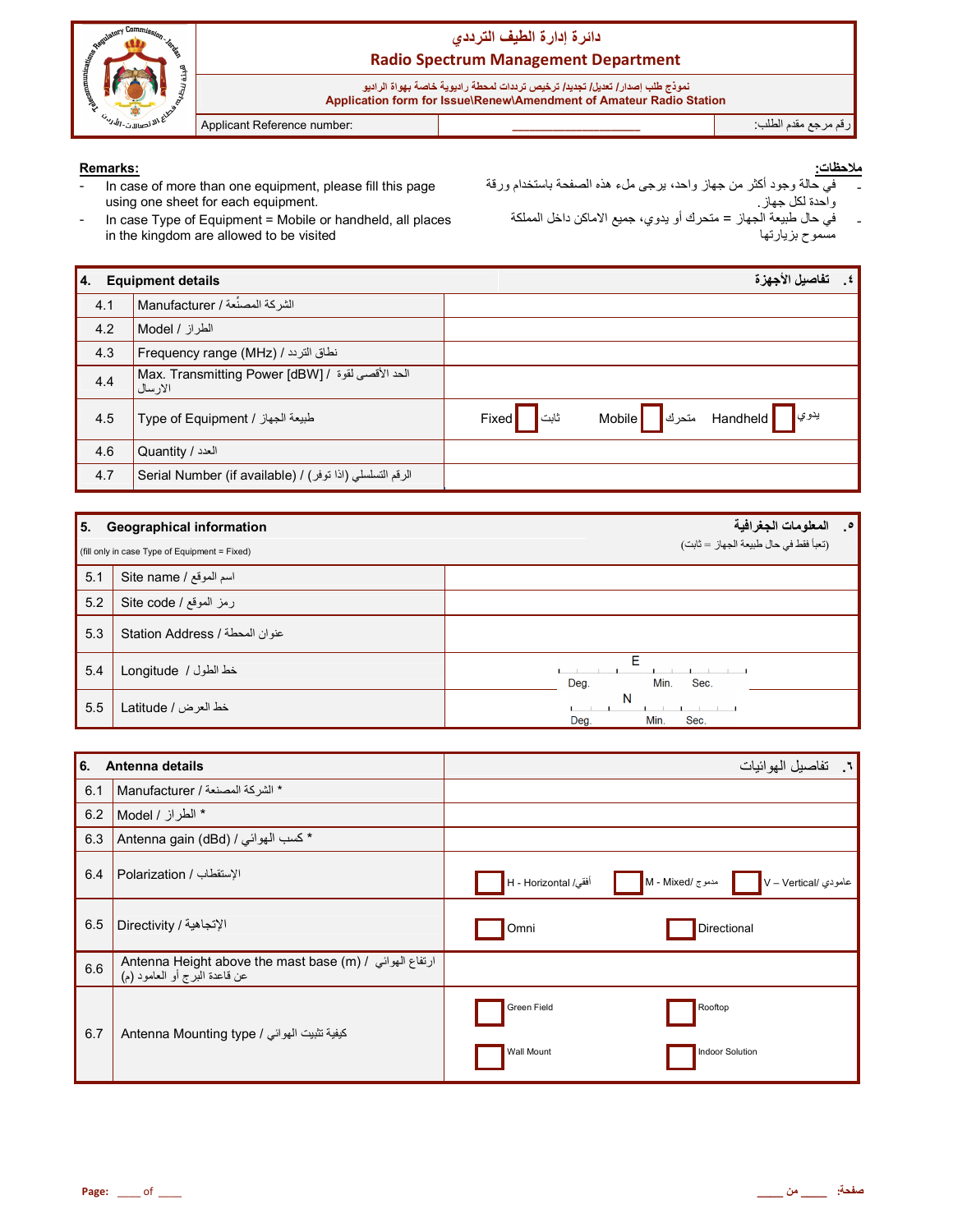

## دائرة إدارة الطيف الترددي **Radio Spectrum Management Department**

نموذج طلب إصدار/ تعديل/ تجديد/ ترخيص تريدات لمحطة راديوية خاصة بهواة الراديو<br>Application form for Issue\Renew\Amendment of Amateur Radio Station

Applicant Reference number:

رقم مرجع مقدم الطلب<sup>.</sup>

| 7.   | <b>License(s) List</b>                 |                           | V. فائمة التراخيص                   |
|------|----------------------------------------|---------------------------|-------------------------------------|
|      | (fill only in case of Renew or Cancel) |                           | (تعبأ فقط في حالة التجديد أو الغاء) |
|      | $7.1$                                  | 7.2                       |                                     |
| $\#$ | License Number/                        | Expiry Date /             |                                     |
|      | رقم الترخيص                            |                           | تاريخ انتهاء الصلاحية               |
|      |                                        | $1 \quad 1$               |                                     |
|      |                                        |                           |                                     |
|      |                                        |                           |                                     |
|      |                                        |                           |                                     |
|      |                                        |                           |                                     |
|      |                                        |                           |                                     |
|      |                                        |                           |                                     |
|      |                                        |                           |                                     |
|      |                                        |                           |                                     |
|      |                                        |                           |                                     |
|      |                                        |                           |                                     |
|      |                                        |                           |                                     |
|      |                                        |                           |                                     |
|      |                                        |                           |                                     |
|      |                                        |                           |                                     |
|      |                                        |                           |                                     |
|      |                                        |                           |                                     |
|      |                                        |                           |                                     |
|      |                                        |                           |                                     |
|      |                                        |                           |                                     |
|      |                                        |                           |                                     |
|      |                                        |                           |                                     |
|      |                                        |                           |                                     |
|      |                                        |                           |                                     |
|      |                                        | $\sqrt{ }$                |                                     |
|      |                                        | $\prime$<br>$\frac{1}{2}$ |                                     |

#### Remarks:

If needed please use more than one copy of this page.  $\sim$